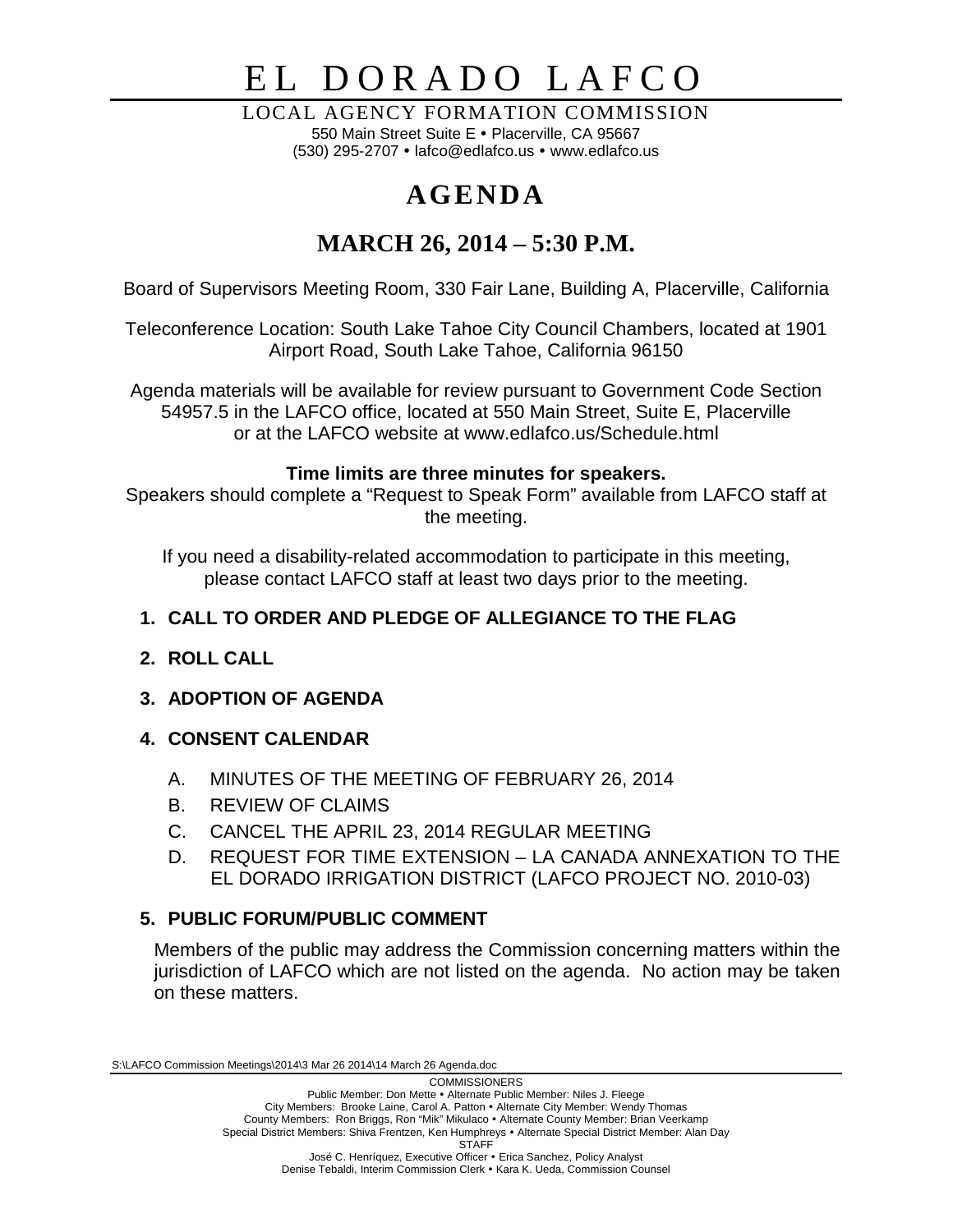*Any recommended action(s) listed on the items immediately below are a summary of staff's recommendation. Please refer to the accompanying staff report, if any, for further detail.* 

*The Commission has the discretion to adopt, modify or reject staff's recommendation. Please refer to the adopted Minutes to review the Commission's final action on any item of interest.*

#### **6. PUBLIC HEARING TO CONSIDER THE ENVIRONMENTAL REVIEW DOCUMENT AND THE MALCOLM DIXON ESTATES REORGANIZATION INTO THE EL DORADO IRRIGATION DISTRICT (LAFCO PROJECT NO. 2013- 01)**

Diamante Development, LLC and Christopher LaBarbera are requesting annexation of APNs 126-490-01 and 126-490-02 (formerly APN 126-100-23) into the El Dorado Irrigation District (EID) and El Dorado Hills County Water District (EDH Fire) in order to receive water and fire protection services for a proposed 8 lot residential subdivision. The project is located in El Dorado Hills, on the north side of Malcolm Dixon Road, one mile east of the Salmon Falls Road and Green Valley Road intersection.

**Recommended Action:** Approve the Mitigated Negative Declaration and approve the reorganization.

#### **7. PUBLIC HEARING TO CONSIDER THE ENVIRONMENTAL REVIEW DOCUMENT AND THE PORTER ANNEXATION INTO THE EL DORADO IRRIGATION DISTRICT (LAFCO PROJECT NO. 2013-02)**

Gregory Porter is requesting annexation of APN 119-020-35 into the El Dorado Irrigation District (EID) in order to receive water and wastewater services for a proposed 54-lot residential subdivision. The project is located in the Cameron Park area, on south side of Beasley Drive, one mile west of the Deer Creek Road and Flying C Road intersection.

**Recommended Action:** Approve the Mitigated Negative Declaration and approve the annexation.

#### **8. PUBLIC HEARING TO CONSIDER AND ADOPT THE FINAL BUDGET FOR FISCAL YEAR 2014-15**

Continued public hearing to consider and adopt the Final LAFCO Budget for Fiscal Year 2014-15. The budget projects the expenditures and revenues for the next fiscal year. The Proposed LAFCO Budget was approved by the Commission at the February 26th Meeting and was distributed to all funding agencies per Government Code §56381.

**Recommended Action:** Open public hearing on the matter; adopt the budget and direct staff to notify the agencies per State Law.